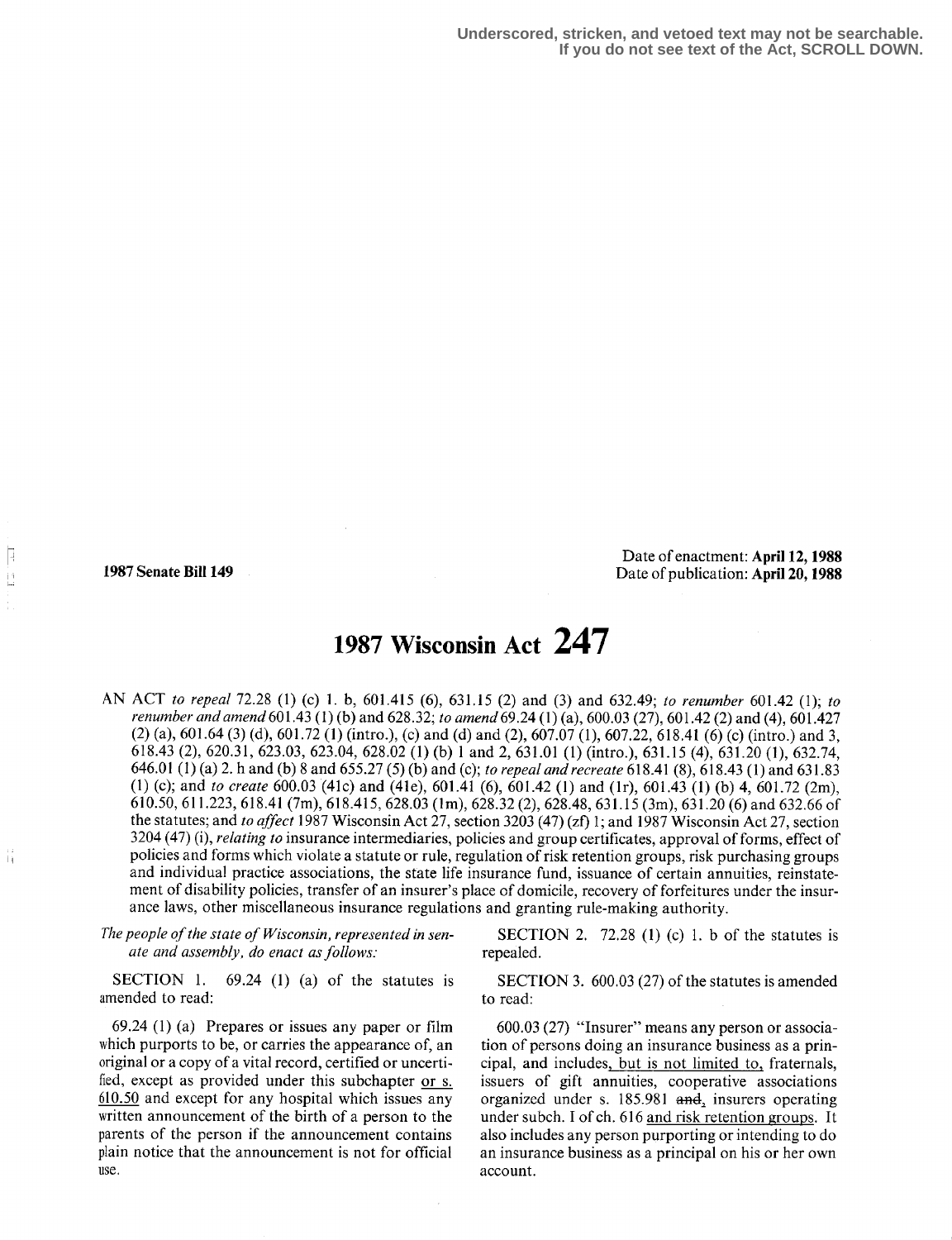SECTION 4. 600.03 (41c) and (41e) of the statutes are created to read:

600.03 (41c) "Risk purchasing group" means a purchasing group as defined in IS USC 3901 (a) (5).

(41e) "Risk retention group" has the meaning given under 15 USC 3901 (a) (4) .

SECTION 5. 601.41 (6) of the statutes is created to read:

601 .41- (6) REGULATION OF RISK RETENTION GROUPS AND RISK PURCHASING GROUPS. (a) The commissioner may by rule regulate the condition and conduct of risk retention groups and risk purchasing groups doing business in this state . The commissioner may by order prohibit a risk retention group or risk purchasing group from doing business in this state.

(b) The regulation of risk retention groups and risk purchasing groups under ss. 601.72, 618.41, 618.415, 618 .43, 628.02, 628 .03 and 628.48 is in addition to any other provisions of chs . 600 to 655 which apply to risk retention groups or risk purchasing groups and does not authorize a risk retention group or risk purchasing group to do an insurance business except as permitted under chs. 600 to 655.

SECTION 6. 601.415 (6) of the statutes, as affected by 1987 Wisconsin Act 27, is repealed.

SECTION 7.  $601.42$  (1) of the statutes is renumbered  $601.42$  (1g).

SECTION 8.  $601.42$  (1) and (1r) of the statutes are created to read:

601 .42 (1) DEFINITION . In this section, "individual practice association" means a person, other than a hospital, clinic or an individual physician or other individual health care provider, which does all of the following:

(a) Contracts with a health maintenance organization, limited service health organization or preferred provider plan, as defined in s. 609.01, to provide health care services.

(b) Provides health care services primarily through health care providers who are independent contractors or who are obligated to provide the services because of membership in the entity.

(1r) REPORTS BY INDIVIDUAL PRACTICE ASSOCIA-TIONS. The commissioner may by rule require that an individual practice association submit to the commissioner information reasonably necessary to determine the financial condition of the individual practice association. The information required under this subsection may include, but is not limited to, financial statements of the individual practice association, except the commissioner may not require members of the individual practice association or other health care providers who contract with the individual practice association to submit individual financial statements.

SECTION 9. 601.42 (2) and (4) of the statutes are amended to read:

601 .42 (2) FORMS. The commissioner may prescribe forms for the reports under  $sub. (1)$  subs. (1g) and  $(1r)$  and specify who shall execute or certify such reports. The forms for the reports required under sub. (1g) shall be consistent, so far as practicable, with those prescribed by other jurisdictions .

(4) REPLIES. Any officer, manager or general agent of any insurer authorized to do or doing an insurance business in this state, any person controlling or having a contract under which the person has a right to control such an insurer, whether exclusively or otherwise, any person with executive authority over or in charge of any segment of such an insurer's affairs, any individual practice association or officer, director or manager of an individual practice association, and any insurance agent or other person licensed under chs. 600 to 646 or any provider of services under a continuing care contract, as defined in s. 647.01 (2), shall reply promptly in writing or in other designated form, to any written inquiry from the commissioner requesting a reply.

SECTION 10.  $601.427$  (2) (a) of the statutes is amended to read:

601 .427 (2) (a) The total dollar amount of premiums e<del>ollected</del> earned for medical malpractice insurance coverage both for primary coverage and for excess coverage.

SECTION 11.  $601.43$  (1) (b) of the statutes is renumbered  $601.43$  (1) (b) (intro.) and amended to read:

601 .43 (1) (b) Collateral examinations. (intro .) So far as reasonably necessary for an examination under par. (a), the commissioner may examine the accounts, records, documents or evidences of transactions, so far as they relate to the examinee, of any of the following:

<sup>1</sup> . An officer, manager, general agent, employe, or person who has executive authority over or is in charge of any segment of the examinee's affairs,

2. A person controlling or having a contract under which the person has the right to control the examinee whether exclusively or with others,.

3. A person who is under the control of the examinee, or a person who is under the control of a person who controls or has a right to control the examinee whether exclusively or with others.

SECTION 12.  $601.43(1)(b)$  4 of the statutes is created to read:

<sup>601</sup> .43 (1) (b) 4. An individual practice association, as defined in s.  $601.42$  (1), which contracts with the examinee to provide health care services.

SECTION 12m.  $601.64$  (3) (d) of the statutes is amended to read:

 $601.64$  (3) (d) *Procedure*. The commissioner may demand and accept any order any person to pay a forfeiture imposed under this subsection or s. 601.65, which shall be paid into the common school fund. The affected person may demand a hearing under s.  $601.62$  (3) (a). If the person fails to request a hearing, the order is conclusive as to the person's liability. The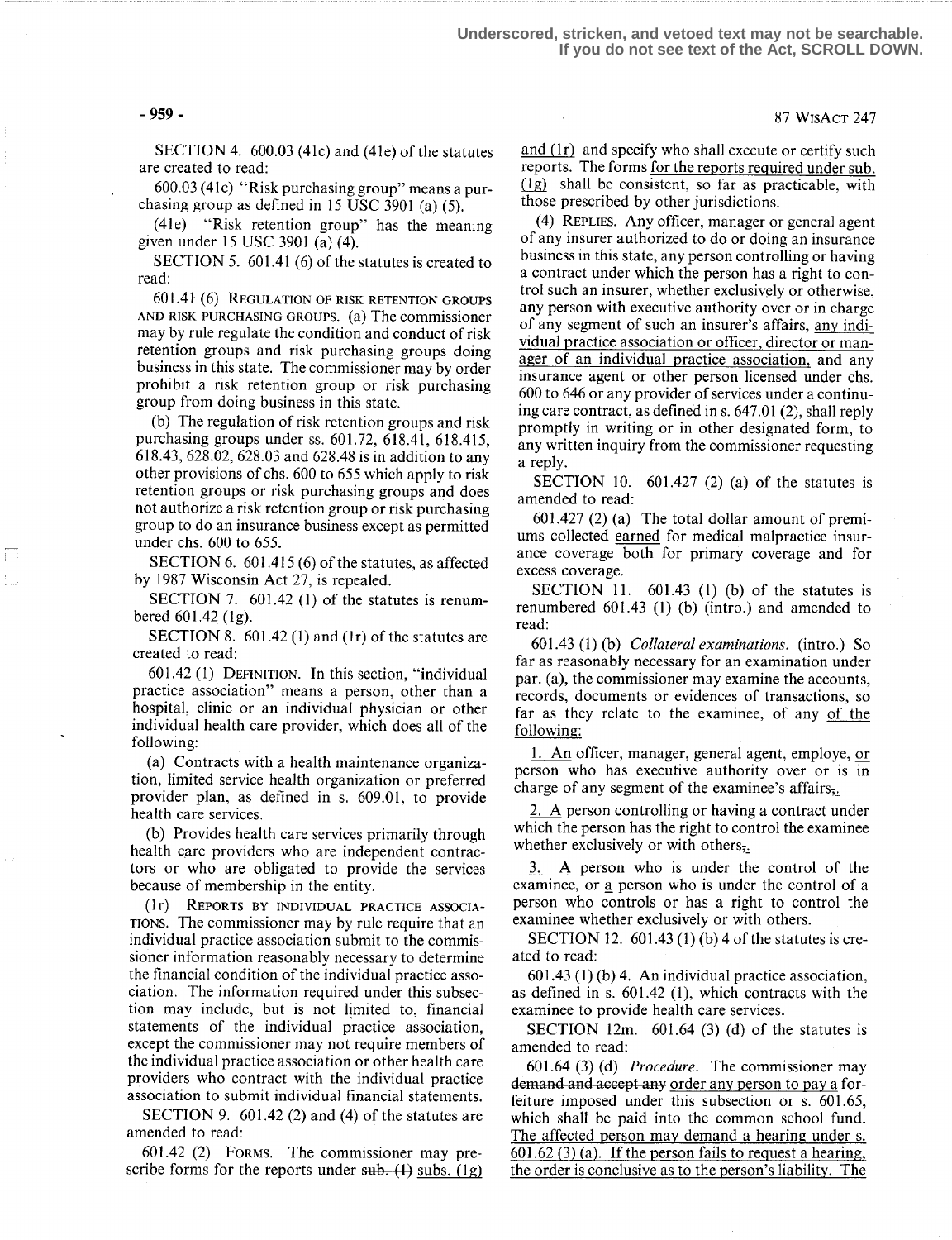### $87 WISACT 247 - 960 -$

scope of review for forfeitures ordered is that specified under s. 227.57 . The commissioner may cause action to be commenced to recover the forfeiture in an amount to be determined by the court. Before an scope of fevrew for forfertures ordered is that spectrical<br>under s. 227.57. The commissioner may cause action<br>to be commenced to recover the forfeiture in an<br>action is commenced, the commissioner may compro-<br>mise the forf mise the forfeiture<del>; after the action is commenced, the</del> attorney general may compromise the forfeiture.

SECTION 13. 601.72 (1) (intro.), (c) and (d) and (2) of the statutes are amended to read:

601 .72 (1) GENERAL. (intro .) Under procedures specified in s. 601.73, the commissioner is by law constituted attorney, except in cases in which the proceeding is to be brought by the state against an insurer or intermediary other than a risk retention group or risk purchasing group, in which event the secretary of state is by law constituted attorney, to receive service of summons, notices, orders, pleadings and all other legal process relating to any court or administrative agency in this state:

(c) Unauthorized insurers . For all insurers or other persons doing an unauthorized insurance business in this state, including but not limited to risk purchasing groups, as to any proceeding arising out of the unauthorized transaction; and

(d) (title) Risk purchasing groups and nonresident intermediaries. For all risk purchasing groups or nonresident intermediaries as to any proceeding arising out of insurance activities within this state or out of insurance activities related to policies on risks within this state.

(2) APPOINTMENT OF ATTORNEY. Every Except as provided in sub. (2m), every licensed insurer by applying for and receiving a certificate of authority, every surplus lines insurer by entering into a contract subject to the surplus lines law, and every unauthorized insurer by doing an insurance business in this state, shall be is deemed to have irrevocably appointed the commissioner and secretary of state as the insurer's attorneys in accordance with sub. (1).

SECTION 14.  $601.72$  (2m) of the statutes is created to read:

 $601.72$   $(2m)$  RISK RETENTION GROUPS AND RISK PUR-CHASING GROUPS. A risk retention group or risk purchasing group may not do an insurance business or engage in any insurance activity in this state until it registers with the commissioner and designates the commissioner as its agent for the purposes described in sub. (1). The commissioner may prescribe the form of registration under this subsection . If a risk retention group or risk purchasing group fails to designate the commissioner as required by this subsection, the commissioner is appointed agent for the risk retention group or risk purchasing group as provided in sub.

SECTION 15. 607.07 (1) of the statutes is amended to read:

.07 (1) MEDICAL EXAMINATIONS. No medical examination need be required on an application for  $a\theta$ annuity a policy. The manager may provide for the

issuance of small life insurance policies without require a medical examination or other medical information in accordance with usual practices in the life insurance business. Otherwise life insurance shall be direction of the department of health and social services An application for a policy shall be reviewed after all required medical information is provided to the manager.

SECTION 16. 607.22 of the statutes is amended to read:

607.22 Policy loans. (1) GENERAL. Loans may be made on a policy to an aggregate amount which, together with accumulated interest at rates to be fixed from time to time by the commissioner, and applicable to all policies then in force, does not exceed the reserve cash surrender value on the next policy anniversary on the basis of the premiums then paid. Any premium not paid when due shall be charged as a policy loan. When the unpaid loan and interest equals the reserve cash surrender value, the policy shall terminate, but before that time the whole or any part of a loan may be repaid.

(2) EXISTING POLICIES . The interest on loans on policies in effect on September-26, 1973 issued before April 1, 1977, shall be set under sub. (1) but may not exceed 6%. The interest on loans on policies issued on or after April 1, 1977, shall be set under sub. (1) but may not exceed 8%.

SECTION 17. 610.50 of the statutes is created to read:

610.50 Vital records. An insurer or an employe, agent or attorney of an insurer is not subject to s. 69.24 (1) (a) for copying a certified copy of a vital record for the insurer's own internal administrative use in connection with the payment of insurance claims or benefits if the copy is marked "FOR ADMINISTRATIVE USE" and is retained in the files of the insurer or attorney.

SECTION 18. 611.223 of the statutes is created to read:

611.223 Transfer of an insurer's place of domicile. (I) FOREIGN INSURER BECOMES A DOMESTIC INSURER. (a) A foreign insurer which desires to become a domestic insurer may submit to the commissioner an application for a certificate of incorporation and a certificate of authority. The application shall comply with par. (b) and shall include or have attached any other relevant documents or information that the commissioner reasonably requires. Upon review of the application, the commissioner may issue a certificate of incorporation and certificate of authority if the commissioner determines that all of the following are satisfied:

1. The applicant is in compliance with the provisions of chs. 600 to 655 that apply to domestic insurers.

2. The directors and officers of the applicant are trustworthy and competent and collectively have the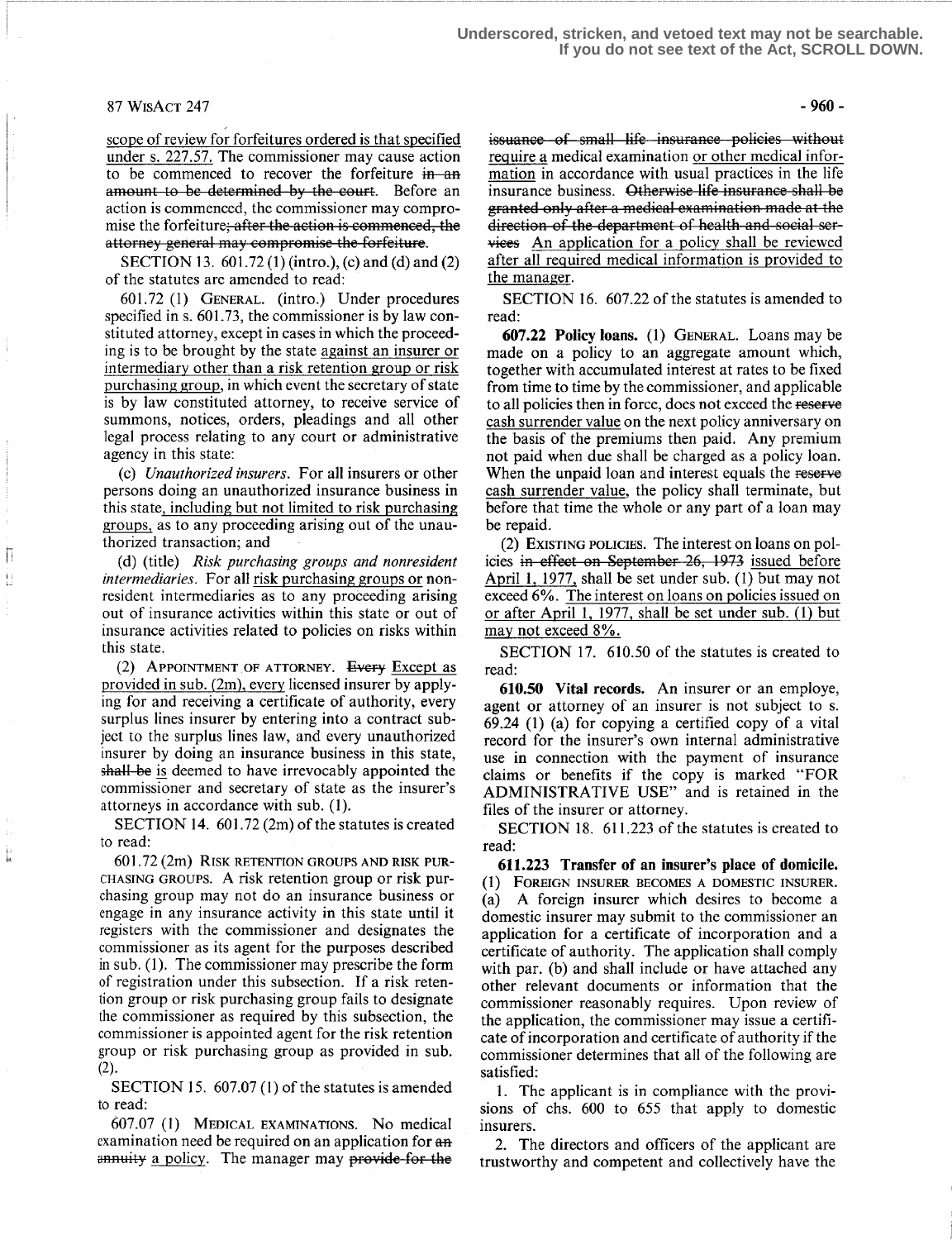**Underscored, stricken, and vetoed text may not be searchable. If you do not see text of the Act, SCROLL DOWN.**

## -961- 87 WisAcT 247

competence and experience to engage in the particular insurance business proposed.

3. The proposed business is consistent with the interests of insureds and the public.

(b) The commissioner shall by rule specify the required contents and form of an application submitted under par. (a). In determining the required contents, the commissioner shall consider the information and documents which will permit the commissioner to determine whether the requirements of par. (a) 1 to 3 are satisfied.

(c) The commissioner may by order relax one or more of the requirements of this subsection for a foreign insurer which desires to become a domestic insurer if, after a hearing conducted in accordance with ch. 227, the commissioner determines that the requirements are unnecessary to protect policyholders and the public because of the developed status of the foreign insurer.

(2) DOMESTIC INSURER BECOMES A FOREIGN INSURER. Upon approval by the commissioner, a domestic insurer may transfer its place of domicile to any other state in which it is admitted. As a condition of approving the transfer of domicile, the commissioner may require a special deposit, reinsurance or other protective measures by the insurer. After or simultaneous with the transfer of domicile, the insurer may apply under ch. 618 for authority to do business in this state as a foreign insurer.

(3) EFFECT ON EXISTING CONTRACTS. The transfer of an insurer's place of domicile under sub. (1) or (2) does not affect the obligations of the insurer under its existing insurance contracts or any other existing contracts.

SECTION 19.  $618.41$  (6) (c) (intro.) and 3 of the statutes are amended to read:

618.41 (6) (c) Exclusion of individual insurers. (intro.) The commissioner may prohibit an individual insurer or group policyholder, including but not limited to a risk purchasing group, from making any contracts under sub. (1) or issuing evidence of coverage and may prohibit all insurance agents and brokers from dealing with the insurer or group policyholder, if:

<sup>3</sup> . The commissioner has reason to believe that the insurer, or the insurer which issued the policy to a group policyholder, is in an unsound condition or the insurer or group policyholder is operated in a fraudulent, dishonest or incompetent manner or in violation of the law of its domicile.

SECTION 20. 618.41 (7m) of the statutes is created to read:

618.41 (7m) RISK PURCHASING GROUPS; LICENSED AGENTS. A natural person may not solicit, negotiate or obtain liability insurance for a risk purchasing group from an unauthorized insurer unless the natural person is licensed as a surplus lines agent under sub. (7).

SECTION 21. 618.41 (8) of the statutes is repealed and recreated to read:

618.41 (8) SURPLUS LINES AGENTS, BROKERS AND GROUP POLICYHOLDERS. (a) Responsibility. An agent or broker, or any other person who offers liability insurance coverage under a group policy, may not place insurance under this section with, or solicit the purchase of coverage under a group policy issued by, an unauthorized insurer if all of the following exist:

1. The insurer is financially unsound, engaging in unfair practices or otherwise substandard.

2. The agent, broker or other person fails to give the applicant written notice of the insurer's deficiencies.

3. The agent, broker or other person either knows of, or fails to adequately investigate, the insurer's financial condition and general reputation.

(b) Retention of notice. An agent, broker or group policyholder shall keep in its office for at least 5 years any notice provided under par. (a) 2.

(c) Financially sound. To be financially sound for purposes of par. (a) 1, an insurer must be able to satisfy standards comparable to those applied under the laws of this state to authorized insurers.

SECTION 22. 618.415 of the statutes is created to read:

618.415 Group liability insurance issued by an unauthorized insurer. (I) NOTICE BEFORE TAKING APPLICA-TION. A person may not take an application for liability insurance coverage under a group liability insurance policy which is issued by an unauthorized insurer and which is for a risk that resides or is otherwise located in this state, unless before taking the application the person gives the applicant clear and prominent written notice of all of the following:

(a) The insurer's deficiencies, if any, under s. 618.41  $(8)$  (a) 1.

(b) That the insurer has not obtained a certificate of authority in this state and is not regulated in this state.

(c) That the risk is not protected by the Wisconsin insurance security fund.

(d) Any other information required by the commissioner by rule.

(2) NOTICE IN THE EVIDENCE OF INSURANCE. A person may not provide liability insurance coverage under a group insurance policy which is issued by an unauthorized insurer to a member for a risk that resides or is otherwise located in this state, unless the evidence of insurance clearly and prominently includes all of the following:

(a) The information and notice required under s. 618.41 (9) .

(b) That the risk is not protected by the Wisconsin insurance security fund.

(c) Any other information required by the commissioner by rule.

SECTION 23. 618.43 (1) of the statutes is repealed and recreated to read:

618.43 (1) BUSINESS SUBJECT TO TAXATION.  $(a)$ Except as provided in par. (b), insurers, agents, bro-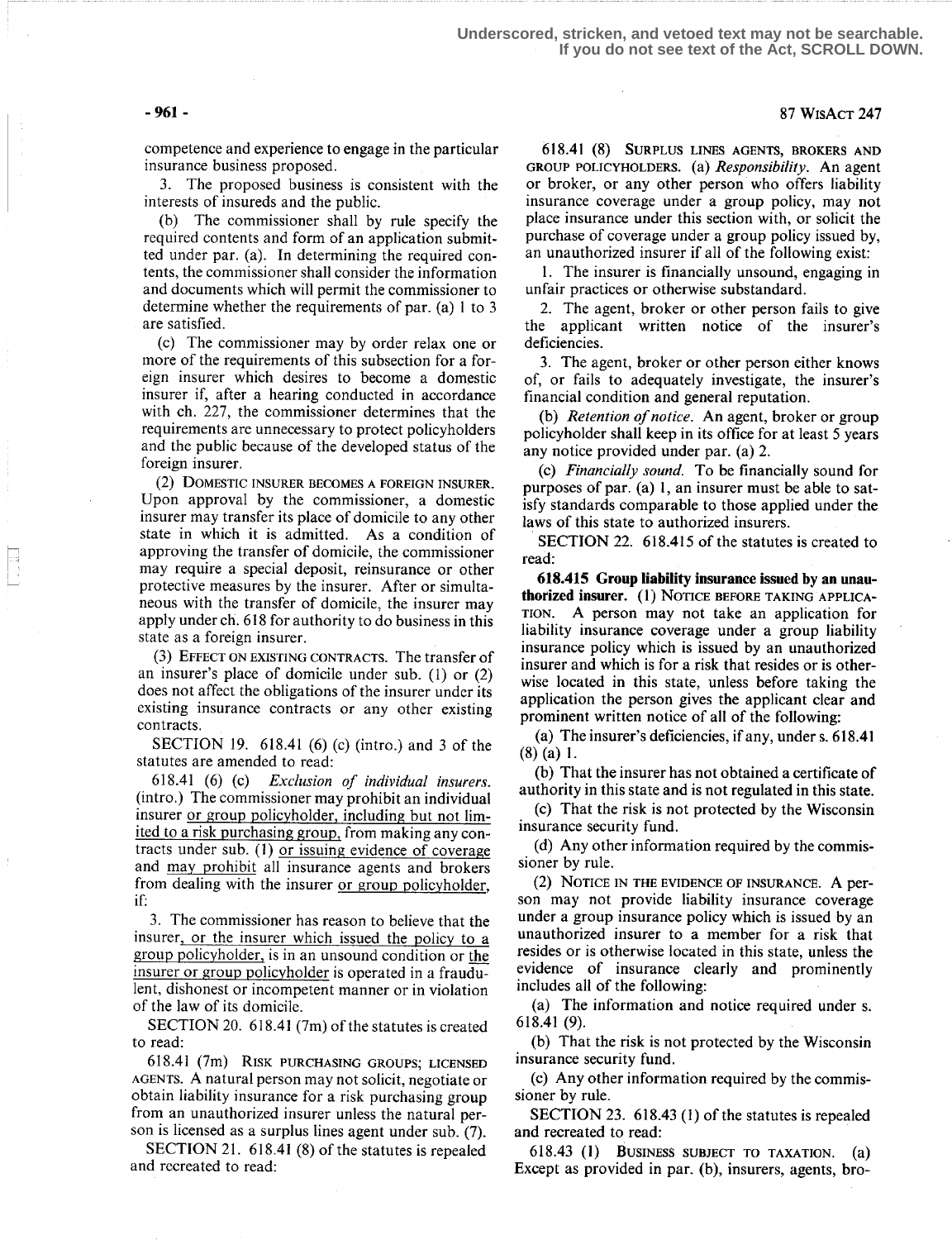#### 87 WisAcT 247

kers and policyholders are liable, as provided in sub. (2), for a premium tax of 3% of gross premiums charged for insurance, excluding annuities, if any of the following are satisfied:

1. The insurance is transacted under s. 618.41 (1) or 618.42.

2. The insurance is transacted by an unauthorized insurer which is a risk retention group.

3. The insurance is transacted by an unauthorized insurer for a risk purchasing group for coverage of risks which reside or are otherwise located in this state.

(b) For ocean marine insurance, the tax required under this subsection is 0.5% of gross premiums charged for the insurance.

(c) If the tax required under this subsection is not paid within the time prescribed under sub. (3), the commissioner shall impose a penalty of 25%, plus one percent per month from default until payment.

(d) Any insurance business transacted in violation of the law is subject to a premium tax of 5% of gross premiums charged for the insurance, except that for ocean marine insurance the tax is 2% of gross premiums charged for the insurance.

SECTION 24. 618.43 (2) of the statutes is amended to read:

618 .43 (2) PAYMENT OF TAX. The insurance agent or broker and the policyholder are jointly and severally liable for the payment of the tax required under sub. (1) on business written under s. 618.41 (1), and the insurer, insurance agent or broker and policyholder are jointly and severally liable for the payment of the any other tax required under sub. (1) on business written illegally. The tax shall ultimately be paid by the policyholder. Absorption of the tax by either the agent or broker or the insurer is an unfair method of competition under s.  $628.34$  (2) (b).

SECTION 25. 620.31 of the statutes is amended to read:

 $\pm\,$ 

620.31 Valuation of assets. For the purposes of this chapter, except as otherwise provided by chs. 600 to 646, all assets shall be valued as they are valued for purposes of the financial statements submitted under s.  $601.42 \left( \frac{1}{1} \right) \left( \frac{1}{2} \right)$  (a), less the amount of any investment fluctuation reserves explicitly attributable to them .

SECTION 26. 623.03 of the statutes is amended to read :

623.03 Valuation of assets. The commissioner shall promulgate rules for the valuation of assets to be reported on the statements submitted under s. 601 .42  $(1)$  (1g) (a) as well as for other purposes. The commissioner may specify that certain classes of assets shall be valued at zero or given a nominal value, and when necessary to achieve the purposes of this section; may specify different bases of valuation for different purposes.

-962-

SECTION 27. 623.04 of the statutes is amended to read:

623.04 Valuation of liabilities. The commissioner shall promulgate rules specifying the liabilities required to be reported by insurers in the financial statements submitted under s.  $601.42$  (1) (1g) (a) and the methods of valuing them. In the case of life insurance such methods shall be consistent with s. 623.06.

SECTION 28.  $628.02(1)(b)$  1 and 2 of the statutes are amended to read:

 $628.02$  (1) (b) 1. A regular salaried officer, employe or other representative of an insurer or licensed intermediary, other than a risk retention group or risk purchasing group, who devotes substantially all working time to activities other than those in par. (a), and who receives no compensation that is directly dependent upon the amount of insurance business obtained;

2. A regular salaried officer or employe of a person seeking to procure insurance, other than for members of a risk purchasing group, who receives no compensation that is directly dependent upon the amount of insurance coverage procured, with respect to such insurance;

SECTION 29.  $628.03$  (1m) of the statutes is created to read:

628.03 (1m) RISK PURCHASING GROUPS. No natural person may solicit, negotiate or obtain insurance on behalf of a risk purchasing group which does business in this state unless the natural person obtains a license under s. 628.04 or 628 .09. A risk purchasing group may not allow a natural person to solicit, negotiate or obtain insurance on its behalf if the risk purchasing group knows that the natural person is not licensed as required by this subsection.

SECTION 30. 628.32 of the statutes is renumbered 628.32 (1) and amended to read:

628 .32 (1) An intermediary may not accept compensation from an insured or from both an insured and another source due to an the insured's purchase of insurance from the insured and another source or for advice regarding the insured's insurance needs or coverage unless the intermediary, before the insured incurs an obligation to pay compensation, clearly and conspicuously and in writing discloses to the insured all of the following:

(a) The amount of compensation to be paid by the insured, excluding commissions paid by the insurer to the intermediary.

(b) If compensation will be paid by another source, the fact that the intermediary will also receive compensation from the other source. The commissioner may adopt rules prescribing the form for disclosure under this section.

SECTION 31.  $628.32$  (2) of the statutes is created to read:

628.32 (2) The commissioner may promulgate rules prescribing the form for disclosure under sub. (1).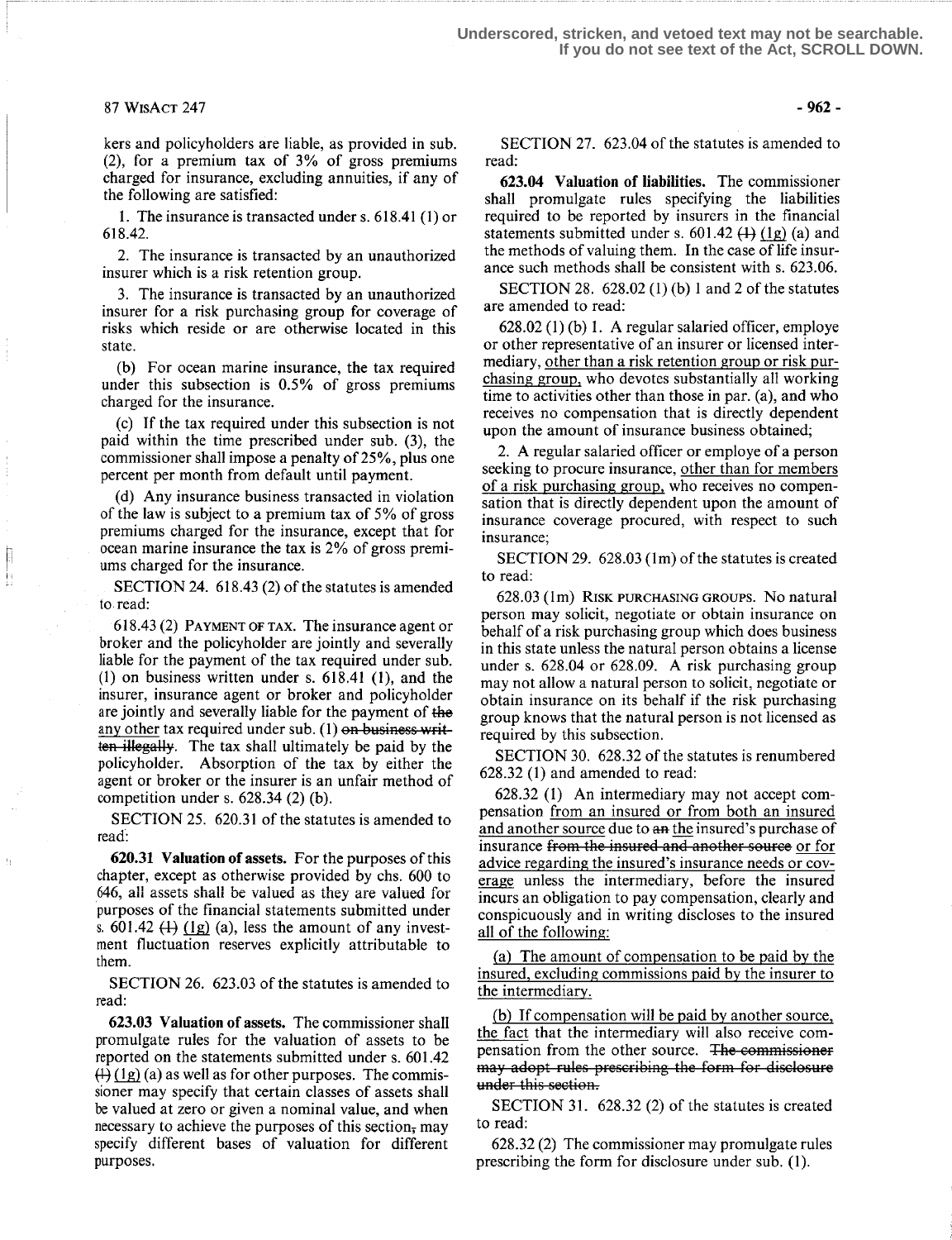SECTION 32. 628.48 of the statutes is created to read:

628.48 Risk retention groups. (1) PROHIBITED MAR-KETING. A risk retention group may not do any of the following:

(a) Solicit or sell insurance to any person who is not eligible for membership in the risk retention group.

(b) Solicit or sell insurance or otherwise operate if the risk retention group is in a hazardous financial condition or is financially impaired.

(2) NOTICE IN POLICIES . A risk retention group may not issue an insurance policy unless the following notice, in 10-point type, is included on the front page and declarations page of the policy:

#### **NOTICE**

This policy is issued by your risk retention group. Your risk retention group may not be subject to all of the insurance laws and regulations of your state. State insurance insolvency guaranty funds are not available for your risk retention group.

SECTION 33.  $631.01$  (1) (intro.) of the statutes is amended to read:

631.01 (1) GENERAL. (intro.) This chapter and ch. 632 apply to all insurance policies and group certificates delivered or issued for delivery in this state, on property ordinarily located in this state, on persons residing in this state when the policy or group certificate is issued, or on business operations in this state, except:

SECTION 34.  $631.15$  (2) and (3) of the statutes are repealed.

SECTION 35. 631.15 (3m) of the statutes is created to read:

631 .15 (3m) ENFORCEMENT OF STATUTE AND RULE REQUIREMENTS . A policy that violates a statute or rule is enforceable against the insurer as if it conformed to the statute or rule.

SECTION 36. 631.15 (4) of the statutes is amended to read:

631 .15 (4) REFORMATION OF CONTRACT. Upon written request of the policyholder or an insured whose rights under the policy are continuing and not transitory, an insurer shall reform and reissue its written policy to comply with the requirements of the law existing at the date of issue or last renewal of the policy.

SECTION 37. 631.20 (1) of the statutes is amended to read:

<sup>631</sup> .20 (1) FILING . No form subject to s. 631 .01 (1), except as exempted under s. 631 .01 (2) to (5), may be used unless it has been filed with and approved by the commissioner and unless the insurer certifies that the form complies with chs. 600 to 655 and rules promulgated under chs. 600 to 655. It is deemed approved if it is not disapproved within 30 days after filing, or within a 30-day extension of that period ordered by the commissioner prior to the expiration of the first 30 days.

SECTION 38. 631.20 (6) of the statutes is created to read:

631 .20 (6) APPROVED FORM WHICH VIOLATES STAT-UTE OR RULE. (a) The penalties under s.  $601.64$  (3) to (5) may not be imposed against an insurer for using a form that does not comply with a statute or rule if the statute or rule was in effect on the date the form was approved or deemed to be approved under sub. (1) .

(b) Use of a form that does not comply with a statute or rule which takes effect after the date the form was approved or deemed to be approved under sub. (1) is a violation of the statute or rule, and the penalties under s. 601 .64 may be imposed against the insurer using the form.

SECTION 39. 631.83 (1) (c) of the statutes is repealed and recreated to read:

631 .83 (1) (c) Life claims based on absence of insured. Sections 813.22 to 813.34 apply to life insurance actions based on death in which absence is relied upon as evidence of death.

SECTION 40. 632.49 of the statutes is repealed.

SECTION 41. 632.66 of the statutes is created to read:

632.66 Annuity contracts without life contingencies. The commissioner may by rule authorize insurers to issue annuity contracts which are without life contingencies. If the commissioner authorizes insurers to issue annuity contracts without life contingencies, the commissioner shall promulgate rules regulating those contracts.

SECTION 42. 632.74 of the statutes is amended to read:

632.74 Reinstatement of individual or franchise disability insurance policies. (1) CONDITIONS OF REINSTATE-MENT. If an insurer, after termination of an individual or franchise disability insurance policy for nonpayment of premium, within one year after the termination accepts without reservation a premium payment, the policy is reinstated as of the date of the acceptance. There is no acceptance without reservation if the insurer delivers or mails a written statement of reservations within  $30\overline{45}$  days after receipt of the payment.

(2) CONSEQUENCES OF REINSTATEMENT. If a policy 1S reinstated under sub. (1) or if the insurer within one year after the termination issues to the policyholder a reinstatement policy, any losses resulting from accidents occurring or sickness beginning between the termination and the effective date of the reinstatement or the new policy are not covered, and no premium is payable for that period, except to the extent that the premium is applied to a reserve for future losses . The insurer may also charge a reinstatement fee in accordance with a schedule that has been filed with and expressly approved by the commissioner as not excessive and not unreasonably discriminatory. In all other respects, the reinstated or renewed contract shall be treated as an uninterrupted contract subject to any provisions which are endorsed on or attached to the